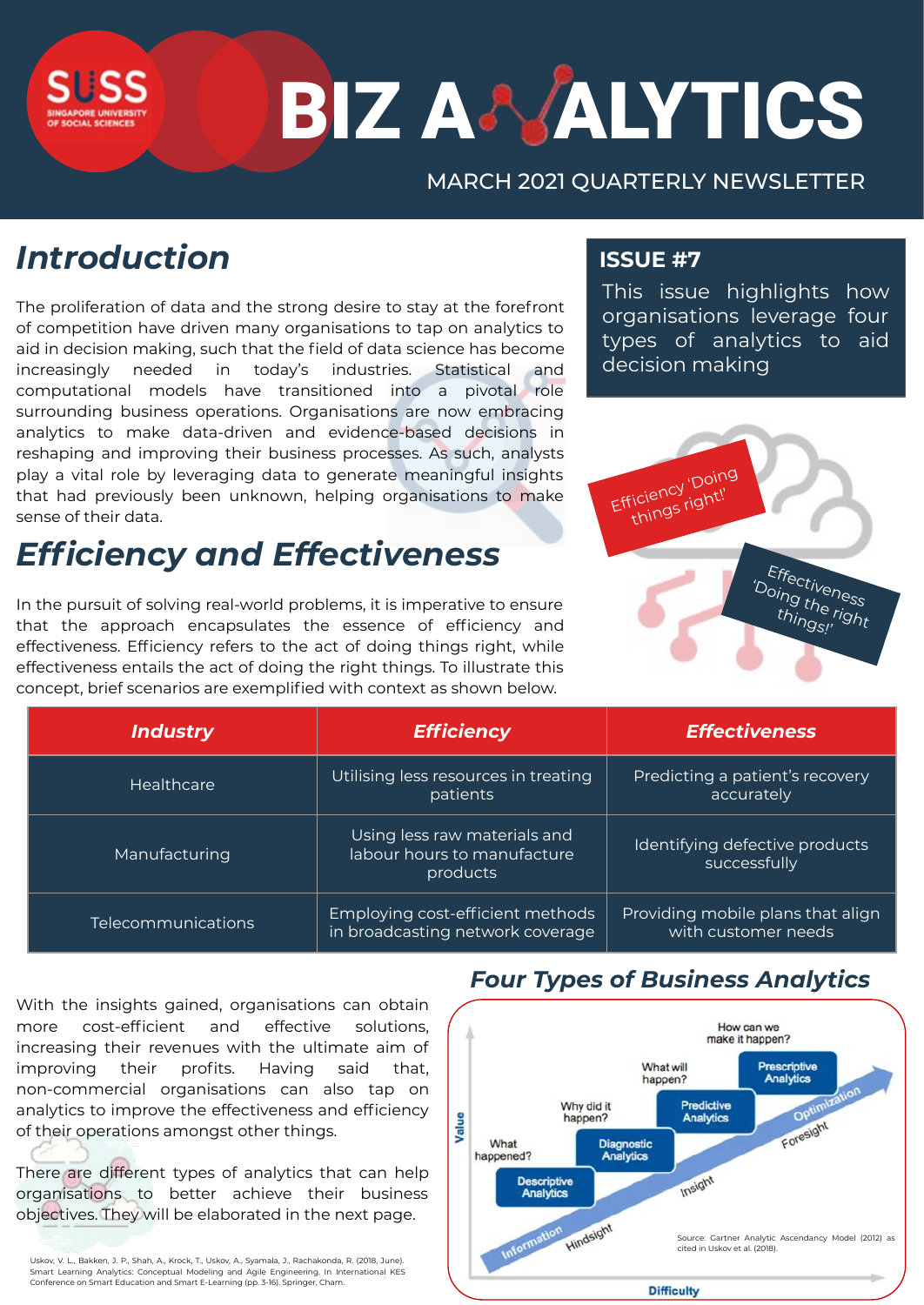*continued from previous page*

## *1. Descriptive Analytics*

#### **'What is Happening in My Business?'**

Descriptive analytics refers to a field of data mining that focuses on gathering and summarising raw data for the analyst to understand the underlying phenomena more easily. In general, the analyst uses descriptive analytics to interpret the historical evidence. This can be used in many industries, covering a range of purposes, from tracking inventory to benchmarking yearly revenues or sales. Essentially, descriptive analytics seeks to find out what has happened without performing a complex analysis, which is required in other types of analytics.

So, WHAT exactly does descriptive analytics tell you? In context, it provides the analyst with a perspective of the key metrics and measures going on in the business, for example, the products with the highest sales in the past one month. Likewise, it provides information on customers by describing and summarizing data to understand their demographics - for example, 25% of our customers are students. In addition, it reconfigures data into easily understandable or readable formats, where the information underlying the data is enhanced when effective visualisation tools are employed.

#### **A Case Study of Descriptive Analytics: Analyzing the Epidemiological Outbreak of COVID‐19: A Visual Exploratory Data Analysis Approach**

Dey et al. (2020) conducted an exploratory data analysis with visualisations to better understand the number of cases reported (for confirmed, death, and recovered) in different provinces of China and outside of China. The authors observed an interesting pattern in the cases reported based on the different datasets of COVID-19, which enabled them to suggest that more epidemiological and serological studies were needed. They also investigated early indications that the pandemic was being addressed in China and worldwide, based on the decrease in detection time and rapid management of internationally identified travel‐related cases. The analysis provided a comparative analysis of all the cases reported inside and outside of China.

Dey, S. K., Rahman, M. M., Siddiqi, U. R., & Howlader, A. (2020). Analyzing the epidemiological outbreak of COVID‐19: A visual exploratory data analysis approach. Journal of Medical Virology, 92(6), 632-638.

## *2. Diagnostic Analytics*

#### **'Why Is It Happening?'**

Diagnostics analytics takes a deeper look at data to understand the root causes of the events of interest. It is helpful in determining what factors have contributed to the outcome. Diagnostics analytics aims to find out why something happens by examining the relationship between key variables, for example, beer is often bought with diapers in the famous Walmart case. It uses various methods such as correlation analysis and clustering. Understanding the reason(s) a certain phenomenon is happening can help companies to improve decision-making. Some of the applications of diagnostic analytics include product bundling, customer profiling and assessment of a rehabilitation programme.



#### **A Case Study of Diagnostic Analytics: Association Analysis Identifies 65 New Breast Cancer Risk Loci**



Breast cancer risk is influenced by rare coding variants as well as many common, mainly non-coding variants. However, much of the genetic contribution to breast cancer risk remains unknown. With the use of association analysis, Michailidou et al. (2017) identified 65 new loci associated with overall breast cancer based on 122,977 cases and 105,974 controls of European ancestry and 14,068 cases and 13,104 controls of East Asian ancestry. These results provide further insight into genetic susceptibility to breast cancer and with this, improvement to the utility of genetic risk scores for individualised screening and prevention can be made.

Michailidou, K., Lindström, S., Dennis, J., Beesley, J., Hui, S., Kar, S., Lemaçon, A., Soucy, P., Glubb, D., Rostamianfar, A., Bolla, M. K., Wang, Q., Tyrer, J., Dicks, E., Lee, A., Wang, Z., Allen, J., Keeman, R., Eilber, U., French, J. D., … Easton, D. F. (2017). Association analysis identifies 65 new breast cancer risk loci. Nature, 551(7678), 92–94. https://doi.org/10.1038/nature24284